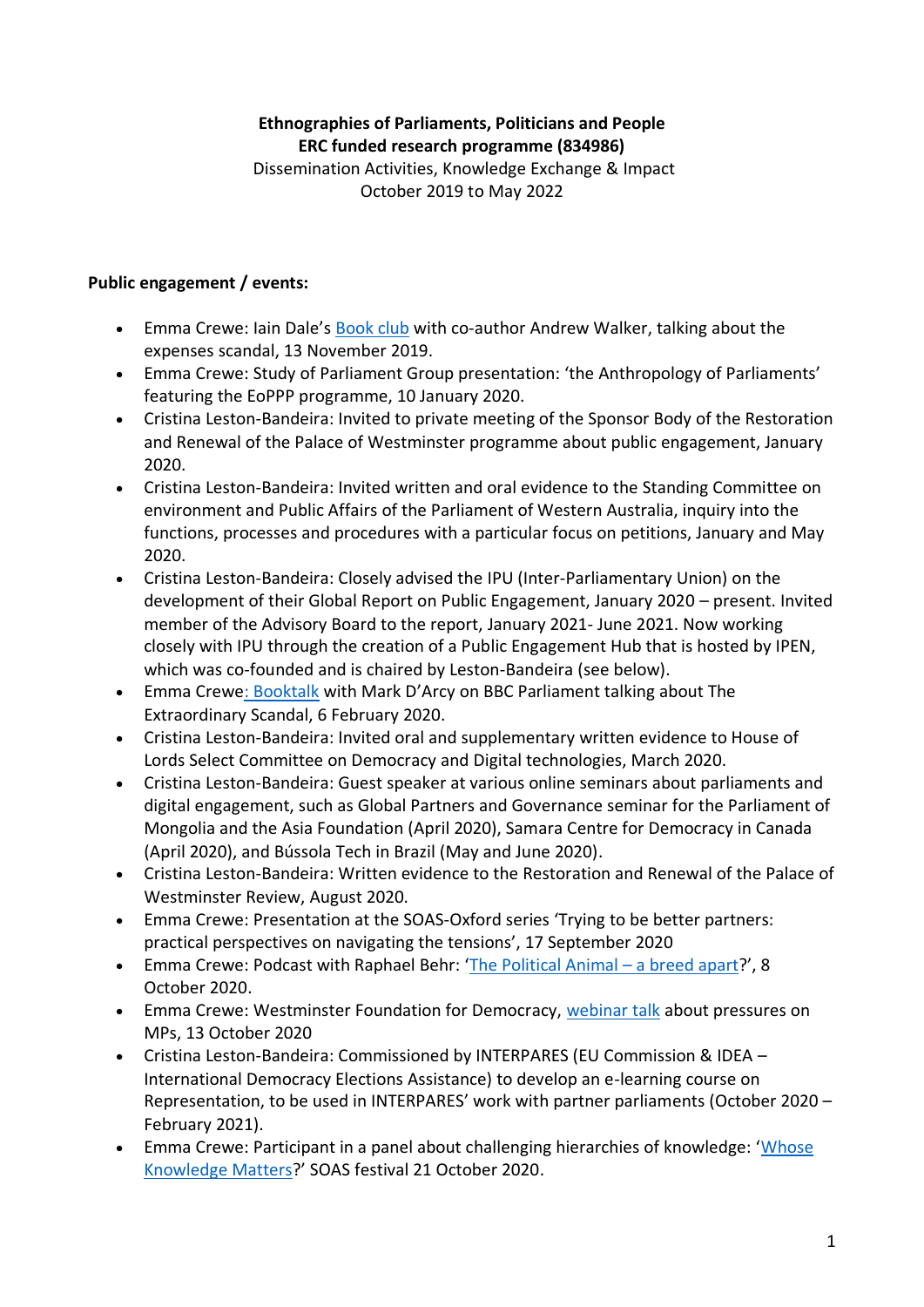- Cristina Leston-Bandeira: Invited oral evidence to the Standards, Procedures and Public Appointments Committee of the Scottish Parliament, inquiry into the resilience of the Parliament's practices and procedures, October 2020.
- Cristina Leston-Bandeira: Guest speaker at online course for parliamentary staff in Brazil about e-petitions, October 2020.
- Emma Crewe: [Conference talk](https://www.ucl.ac.uk/european-institute/events/2020/nov/parliament-buildings-architecture-power-accountability-and-democracy-europe): 'Rhythms of time and space', Parliamentary Buildings Conference, University College London, 12 November 2020.
- Emma Crewe: Podcast with former Clerk Paul Evans on the work of MPs as staff development for Treasury officials, confidential, 4 November 2020.
- Cristina Leston-Bandeira: Guest speaker at *Parliaments and Democratic Innovations* international conference organised by INTERPARES and hosted by the European Parliament, December 2020.
- Cristina Leston-Bandeira: Keynote virtual seminar *Parliamentary Citizen Engagement*, invited by NDI (National Democratic Institute) Colombia, to officials in Latin America (over 30 officials from parliaments across Latin America), December 2020.
- Emma Crewe: Ministry of Housing, Communities and Local government seminar presentation: 'The anthropology of policy- and law-making: navigating evidence and relationships', 15 February 2021.
- Emma Crewe: Interview on the Know Show with Hussein Ayed, 'Power Dynamics in the [Westminster Parliament,](https://theknowshowpodcast.podbean.com/e/power-dynamics-in-parliament-and-the-house-of-lords-dr-emma-crewe/) 16 March 2021.
- Cristina Leston-Bandeira: [Bussola tech,](https://bussola-tech.co/videos_membros/basic-principles-legistech/) Brazil, April 2021.
- Cristina Leston-Bandeira: Guest speaker in programme about the effects of the pandemic on parliament, Minas Gerais State Legislature, Brazil, May 2021, **broadcast on YouTube**.
- Emma Crewe: Presentation at the Political Studies Association roundtable, 'Parliamentary Studies: politics with the people in it' 9 June 2021
- Emma Crewe: Participant in the ['Being Human Show'](https://open.spotify.com/episode/1ICaadCl3uF5Jw8TMAWGIF?si=1bd2bacfa6dc4291&nd=1), with Jennifer Cearns, June 2021.
- Emma Crewe: Presentation at the European Centre for Parliamentary Research and Documentation conference in House of Commons/online, 'An anthropology of MPs' work, knowledge and communication' 18-19 November 2021.
- Emma Crewe: Presentation at Lithuanian National Library within Parliament conference, 22-26 November 2021.
- Emma Crewe: Keynote talk at the International Conference on Human Dignity and Mental Health in the New Normal, Utkal University, Orissa: 'the mental health of UK MPs', 17 December 2021.
- Emma Crewe: Seminar presentation: 'The Anthropology of Parliaments', Anthropology Department, Merton College, 28 January 2022.
- Emma Crewe: Participant in the [New statesman podcast](https://shows.acast.com/newstatesman/episodes/is-it-time-to-reform-parliaments-arcane-rules-and-rituals-we) Westminster Re-imagined with Armando Iannucci, Ailbhe Rea and Anum Qaisar (MP): 'Is it time to reform Parliament's arcane rules and rituals?', 17 March 2022.
- Cristina Leston-Bandeira: Invited oral evidence to private meeting of the Scottish Parliament's new Committee on Citizen Participation and Public Petitions, March 2022.
- Emma Crewe: Gave the **Bingham Lecture**, 'Parliament under strain: culture, norms and rule-breaking in the House of Commons', at Balliol College, University of Oxford, 17 May 2022.